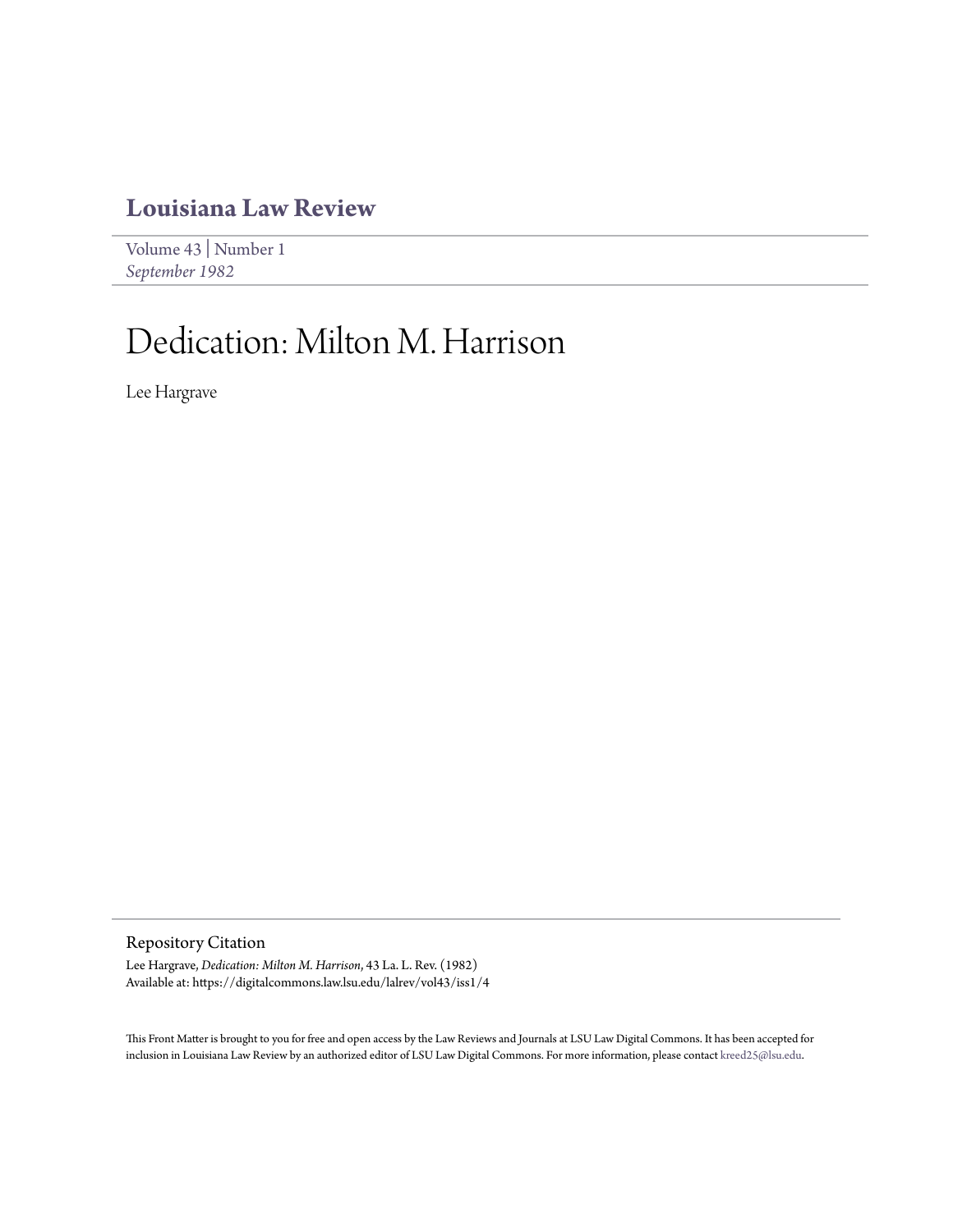

**MILTON** M. HARRISON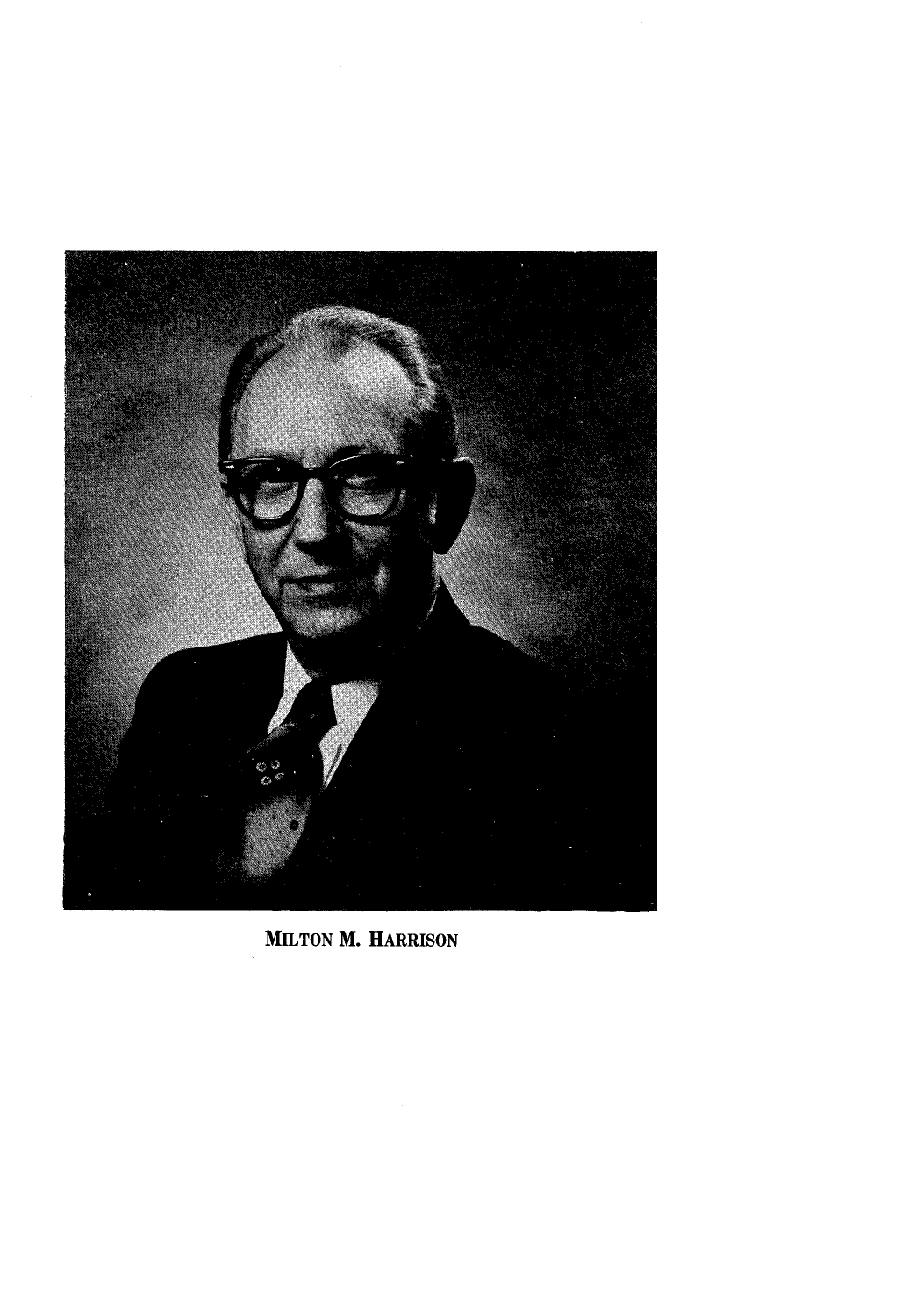*This issue of the Louisiana Law Review Is Respectfully Dedicated to Professor Milton M. Harrison*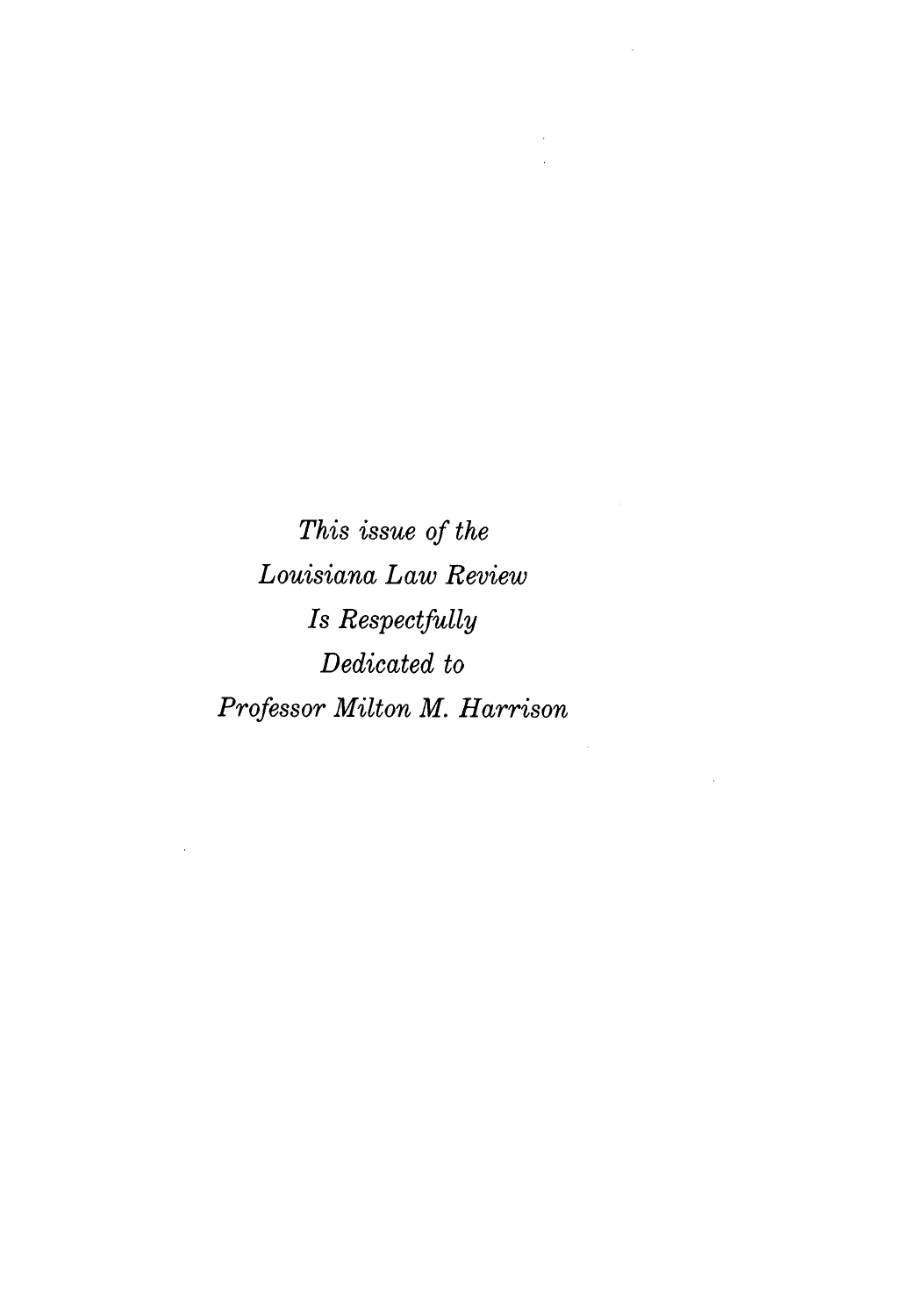## **RETIREMENT PROFESSOR MILTON M. HARRISON**

Milton M. Harrison is retiring from the University this Spring Semester after having served **LSU** for **37** years. It is especially appropriate that the staff of Volume 43 of the *Review* dedicate this issue to him, for he served both as a student editor of the *Review* (Volumes 2 and **3,** 1939-41) and as a faculty editor (Volume **9,** 1948-49).

Milton's retirement is of course an occasion to review his accomplishments and to thank him for his dedicated service. But, it is much more; Milton's retirement marks an important transition in the history of the law school and the University.

He arrived at **LSU** as a law student in **1938,** one of **23** students who completed the freshman curriculum that year (he ranked 1 of **23).** The Tullis era had ended in **1935,** the short but dramatic expansion of the Beutel period was completed and the deanship of Paul M. Hebert had just begun. He was a student of and, after his service in World War II, a colleague of the giants of the **LSU** Law School -Professors Bennett, Daggett, Dainow, Dakin, Flory, Malone, McMahon, Reynard, and Smith. Milton and his wife Genie rented quarters for a time from Mrs. Daggett, with whom they often played bridge. As Mrs. Daggett was a pivotal transitional figure into the Hebert period, Milton represents the transition from the Hebert era into the present. He is the last of the giants to retire, and his departure leaves George Pugh as the senior member of the faculty. George having been Milton's student and then his colleague, the continuum goes on.

In recent years, Milton has been the keeper of our collective history. He remembers why a particular academic rule was adopted  $$ and usually the student who provoked the rule. He is the person who invariably remembers this or that event, be it the details of the Louisiana scandals or how a governor treated the University. It will be our loss not to have Milton on the faculty to remind us of these important elements of our past. However, Milton did much more than simply watch and record these developments.

Milton was an important part of the improvements made at **LSU** in the '50s and '60s. Soon after his military service in World War II was completed, he returned to the law school, served as reporter for three titles of the Louisiana Revised Statutes of **1950,** and edited a large part of the remaining titles. He was dean of the law school from **1957** to **1959** when a major modification of the curriculum was adopted, that curriculum remaining basically in effect now. When he returned to the law school as associate dean after having completed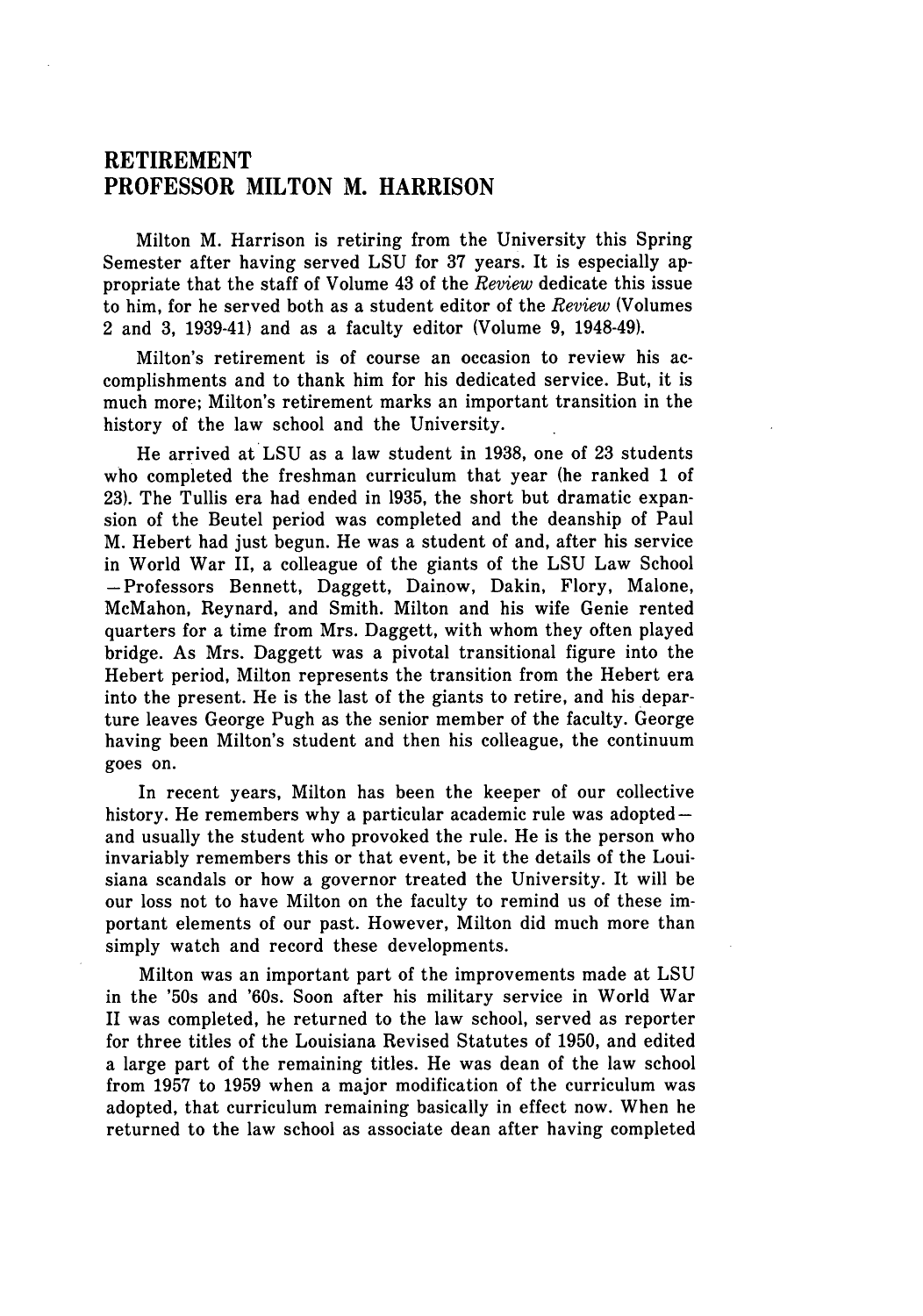his service on the main campus, he was the person primarily responsible for the development and design of the new law building.

Milton also made important contributions serving the broader University. He was assistant to President Troy H. Middleton from **1951** to **1957** and then vice-president for academic affairs of the University from **1959** to **1961.** He was one of the key advisors to the president during the time **LSU** solidified the haphazard expansion of the Huey Long years and moved from the academic backwaters into an important graduate institution. In this important service, Milton typified the good lawyer. His precision, his objectivity, his thoroughness, his ability to analyze made his administrative service all the more worthwhile and important to the University.

It is also those traits that highlight Milton's important contributions to the students he taught. He always demanded precision in analysis of cases and thoroughness and clarity in analysis of problems. In that regard, he represents the best that one can expect of a teacher of the law.

To their friends, Milton and his wife Genie also have been an admired couple. They have dealt with life with an equanamity, a good humor, and a belief in God that is an example to us all. We hope for Milton and Genie a pleasant and long retirement.

> *Lee Hargrave Chairman, Law Review Committee*